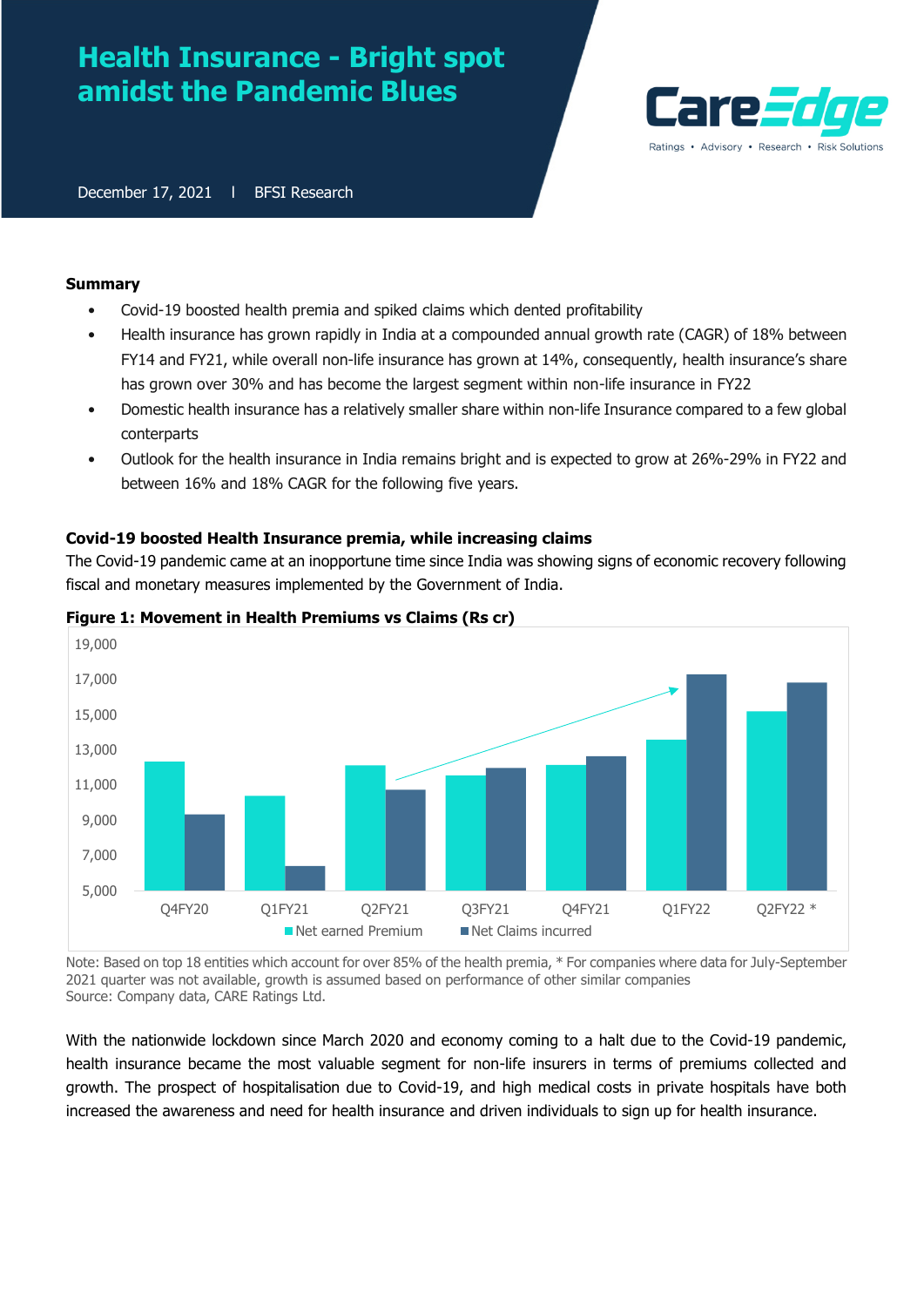As can be seen in the Figure 1, Health insurance gross direct premium has seen a positive growth rate over all the quarters, barring in the initial stages of the pandemic, when the rate had dipped. The growth was largely driven by individual policies, wherein gross premium increased by approximately 28% as against 10% for group policies and de-growth in government business.

In the same vein, claims too were low in the initial stage, i.e., in Q1FY21, claims were on the lower side due to the national lockdown, but they witnessed a consistently growing trend throughout the pandemic period as the cases increased at a rapid pace. In Q1FY22, claims too witnessed a significant spike as the second wave of the pandemic struck the country. Despite the second wave subsiding, in the second quarter of FY22, claims have witnessed an increase due to non-Covid / elective surgeries also taking place.



**High claims dented profitability, with public sector coming out worse than Private sector Figure 2: Movement in Health Premiums vs Claims (Rs cr)**

Note: Based on top 18 entities which account for over 85% of the health premia Source: Company data, CARE Ratings Ltd.

Figure 2 shows combined ratio for three different types of companies in the segment, i.e., public sector companies, Private sector companies and Standalone Health Insurance companies or SAHI companies. Combined ratio is total of Net claims, net commissions and operating expenses divided by Net Earned premiums. A number lower than 100% shows that the company is making profits on underwriting of the business.

As we can see that the combined ratio for all three different types of companies is higher than 100% (which is depicted by the black line) for most quarters since January-March 2020 quarter. Also, please note that the y-axis with combine ratio percentage is inverted. This is mainly due to higher claims due to the pandemic. Combined ratio has gone higher than 160% for all the three segments of companies between Q3FY21 and Q1FY22. However, we can see that relatively, the private companies and SAHI companies have performed better than public sector companies. However, the combined ratios for all the segments have improved in the most recent quarter as the pandemic has waned.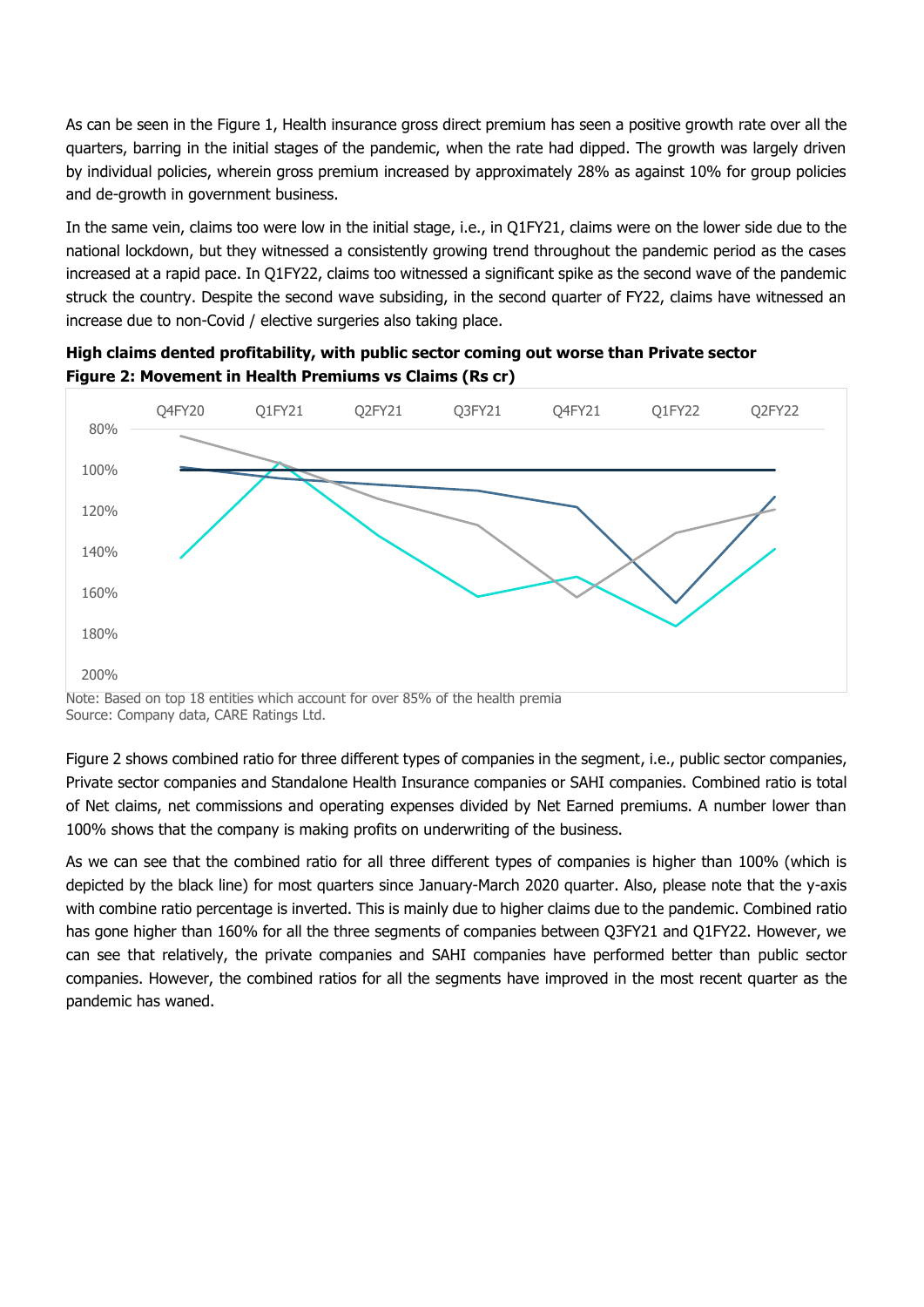# **Health Insurance has grown rapidly in India Figure 3: Movement in Health Insurance Premiums (Rs 000 cr)**







Source: IRDAI, General Insurance Council, CARE Ratings Ltd Source: IRDAI, General Insurance Council, CARE Ratings Ltd.

As can be seen in Figure 3, Health insurance premiums have grown at a CAGR of 18% in the FY14-FY21 period, higher than the overall non-life insurance industry, which grew at around 14%. This growth has led to increase in the share of health within the non-life insurance segment, which has been captured in figure 4, rising from 25.3% in FY14 to 32% in FY21 and increasing even further to 37.3% in H1FY22. Despite this strong growth, health insurance was the second-largest segment after motor insurance in the non-life business till FY21. It is only in the current fiscal that it has outpaced motor to become the largest segment. This growth in the premium was due to the strong surge in premium income of standalone health insurance companies and private companies. On the other hand, the growth of public sector companies has been relatively low for the same period.



**Figure 5: Movement in Premia by type of companies (Rs 000 cr)**







Health insurance premiums have grown strongly and this growth in premium was due to the strong surge in premium income of private companies and standalone health insurance companies. Some public sector companies lost market share during this period due to, among other things, capital constraints being faced by them. Premium of SAHI grew at a 32.1% CAGR during FY14-FY21, compared with that of private companies at a 18.5% CAGR. Some of the key growth drivers for SAHI include Single product focus enables them to better cater to customer requirements, strong focus on relatively profitable retail business.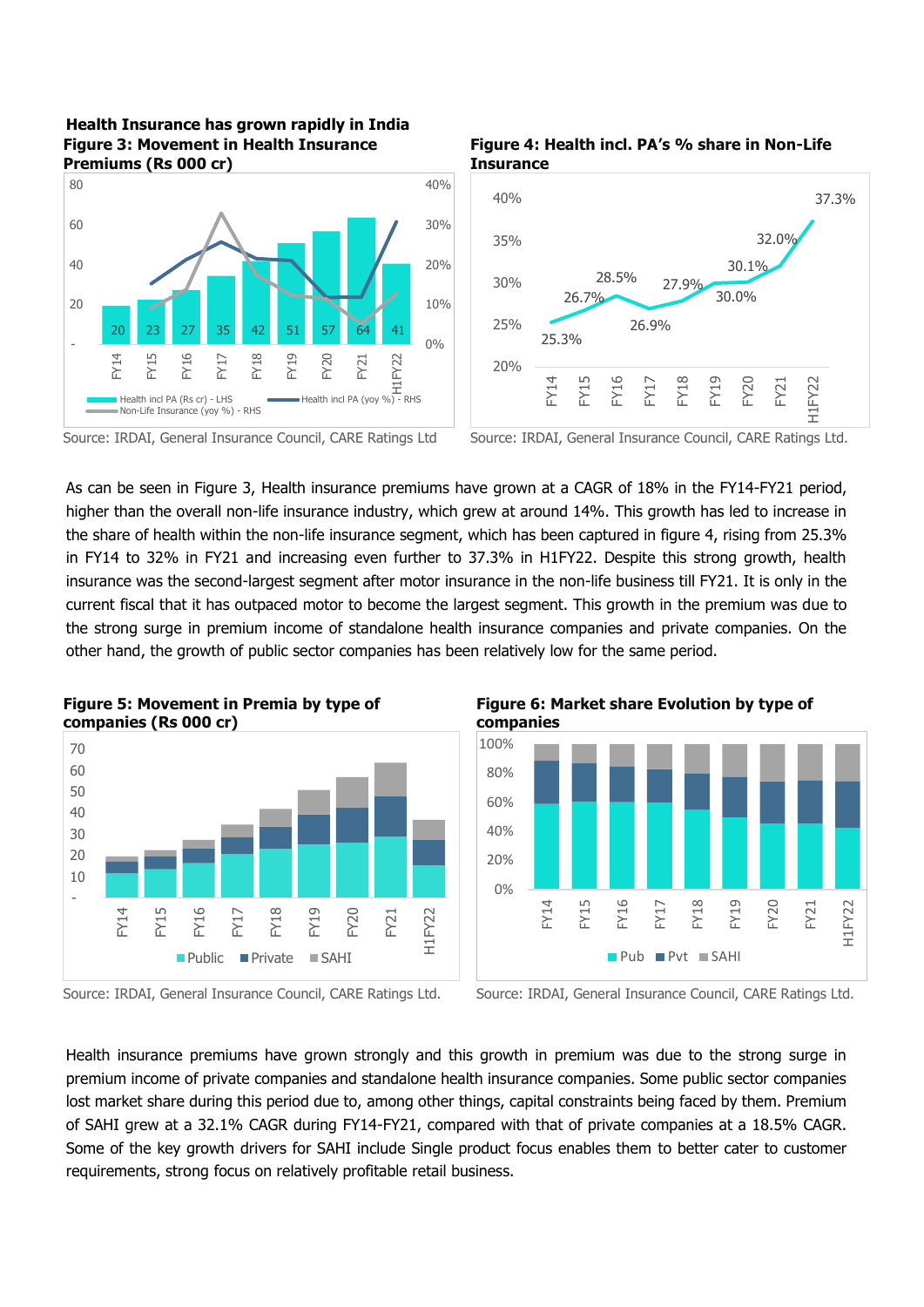

In Figure 7, we can observe that retail has grown at a faster rate as the retail segment's share has increased from 37.5% in FY14 to 41.3% in FY21, while the group segment's share has moved from 41% in FY14 to 43.5% in FY21. SAHIs and private companies have driven the growth in the retail segment and their growth momentum is likely to continue due to their focus and distribution channels.



**Figure 8: Non-Life Insurance Penetration (%) (2019)**







Source: IRDAI, General Insurance Council, CARE Ratings Ltd. Source: IRDAI, General Insurance Council, CARE Ratings Ltd.

Despite rapid growth demonstrated by growth in the total non-life premium, domestic non-life insurance penetration (premium as percentage of GDP) and density (premium per capita) have remained low as compared with both the developed as well as other emerging nations. In 2019, global penetration was 3.8%, while density was \$439. This has been mainly on account of lack of financial awareness, minimal understanding of general insurance products. This is indicative of the sizable potential market in India.

**Health insurance in India has smaller share in Non-Life Insurance vs. select OECD countries Figure 10: Share of Health Insurance in Non-life Insurance (%)**



Source: OECD Insurance Statistics, IRDAI, CARE Ratings Ltd.; OECD data for CY 2019, while India data is for FYE March 2020

**Figure 7: Market share Evolution by Segment**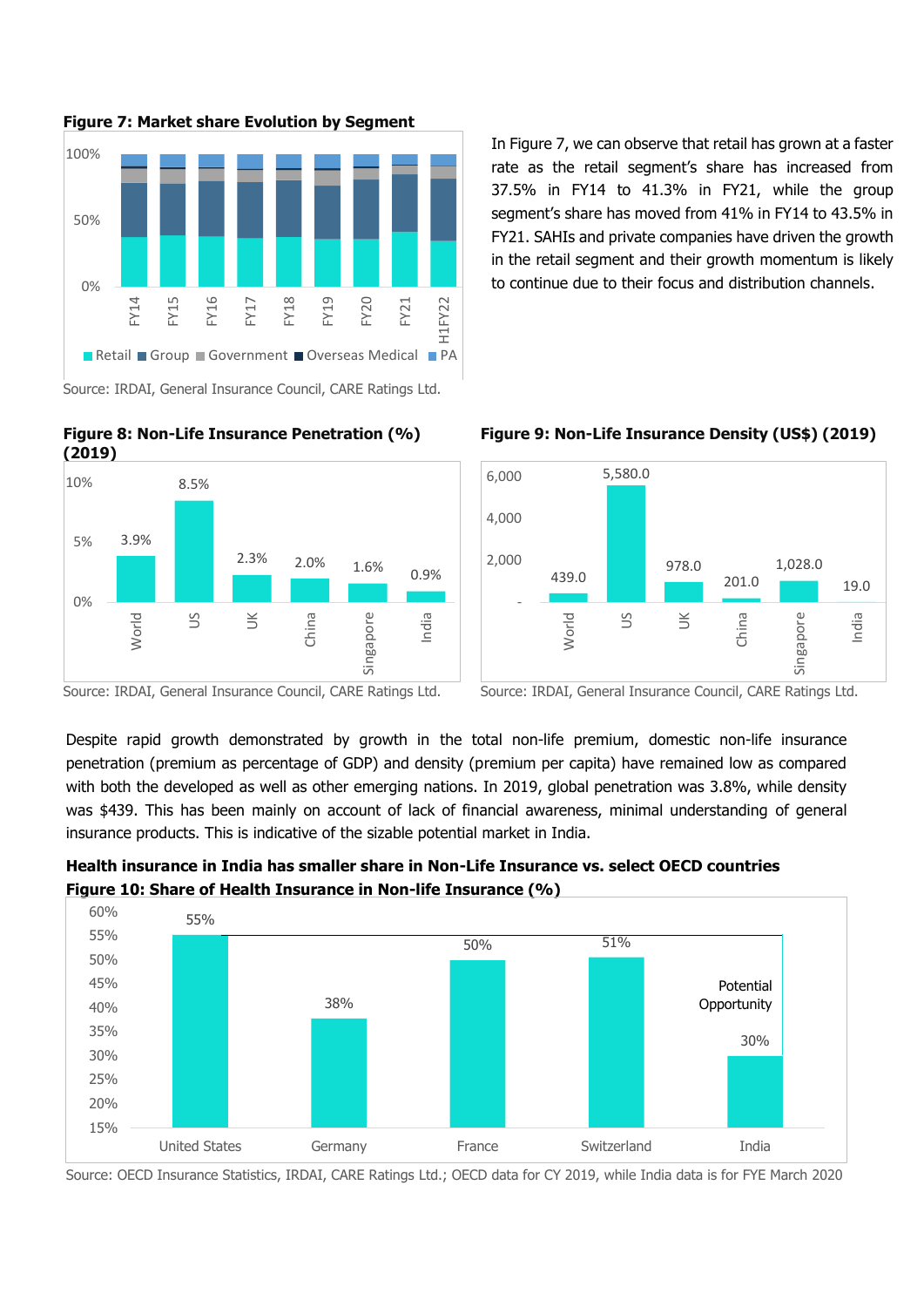Globally, the non-life insurance segment is around half of the overall insurance industry, while health is around half of the non-life insurance pie. However, in India, non-life insurance accounts for a 25% share of the insurance industry. Furthermore, if we look at the Figure 10, we can observe that health in US has a 55% share of non-life insurance, while France and Switzerland have close to 50% share compared to India's 32% highlighting the potential opportunity.







Source: World Bank, CARE Ratings Ltd Source: World Bank, CARE Ratings Ltd Source: World Bank, CARE Ratings Ltd



Another way to look at the health opportunity in India is the low level of health expenditure and a hight share of out-of-pocket expenses vis-à-vis funded exposure. We can see that India has an OOP share of nearly 63% of the current health expenditure. Given the pandemic and the rising medical inflation, higher out-of-pocket expenses is expected to incentivise buyers to acquire health insurance to offset medical expenses.

# **Outlook for the Health Insurance in India remains bright**

The demand for health insurance has historically increased during pandemics, even if income growth and savings had come under pressure. For example, in 2003 to 2004 during the SARS outbreak in China, China Life Insurance Company witnessed significant growth. In addition, from 2013 to 2014 when MERS spread in the Middle East, health insurance too witnessed a jump during 2013 and 2014. While the rise in demand for health insurance during outbreak of such diseases enhances the awareness of health insurance and opportunity for health insurers, in the short term, it may result in an increase in claims pay out.

We expect the gross direct premium for health insurance to grow at approximately 26%-29% in FY22 and is likely to grow at around 16%-18% CAGR over the next five years after FY22. The growth would be driven by increasing life expectancy, urbanisation, income levels, and pandemic-led awareness, higher number of individuals subscribing to health insurance, existing customers increasing their sum assured, availability of wide range of products that offer varied health covers, depending on the need for the customers, and possible rate increase considering the increase in claim ratios in FY21 and 1HFY22.

The longer-term drivers include the fact that health insurance in India is highly underpenetrated and Insurance density and Health care expenditure as a percentage of GDP is quite low in India as compared to other countries. Furthermore, as the sum insured is indemnity-based, with an increasing portion of customers purchasing higher sum insured policies, the rising claims could impact claim ratios, thereby requiring insurers to maintain adequate solvency margin buffers.